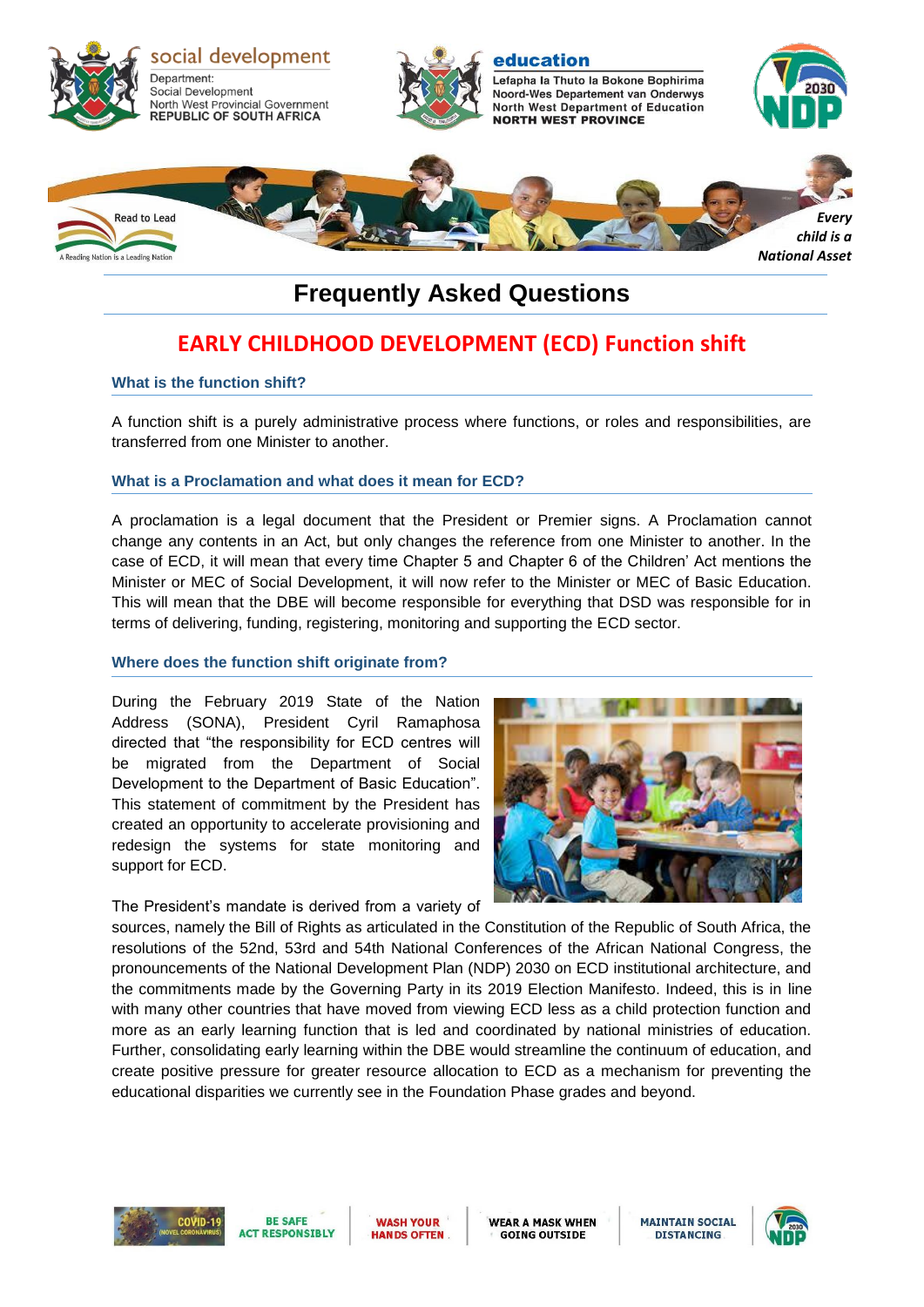### **What will change?**

The DBE will become responsible for ensuring the universal availability and adequate quality of, and equitable access to, inclusive learning opportunities for children aged birth to until the year before they enter formal school. The DBE will fulfil this responsibility through the development, delivery, regulation, registration, quality monitoring, improvement and evaluation of early childhood development programmes.



The DBE will, however, **remain** responsible for the

functions that they originally had, and will also become responsible for some of the functions that DSD had about overall leadership and coordination, delivery, regulation, registration, monitoring and support.

Historically the DBE has been responsible for the early learning component of ECD. *The National Curriculum Framework from birth to four (NCF)* has been developed and practitioners are being trained and supported in delivering the NCF. The DBE is also training ECD Practitioners in various NQF levels for the purpose of improvement in qualifications and will continue with these functions and strengthen the monitoring and support aspects of these functions.

|                                | <b>DSD</b>                                                                                                                                                                                                                                                                                                                        | <b>DBE</b>                                                                                                                                                                                                                                                                                               |
|--------------------------------|-----------------------------------------------------------------------------------------------------------------------------------------------------------------------------------------------------------------------------------------------------------------------------------------------------------------------------------|----------------------------------------------------------------------------------------------------------------------------------------------------------------------------------------------------------------------------------------------------------------------------------------------------------|
| <b>New</b><br><b>functions</b> |                                                                                                                                                                                                                                                                                                                                   | Ensuring universal availability and<br>$\bullet$<br>adequate quality of, and equitable<br>access to, inclusive learning<br>opportunities; and<br>Development, delivery, regulation,<br>۰<br>registration, quality monitoring,<br>improvement and evaluation of ECD<br>programmes.                        |
| <b>Functions</b><br>remaining  | Child protection;<br>Psycho-social services;<br>Child support grant;<br>$\bullet$<br>Access to social services to prevent<br>and address risk factors;<br>Parental support programmes; and<br>$\bullet$<br>Partial care facilities that relate to<br>afterschool services, private hostels<br>and temporary respite care centres. | Development of early learning<br>curriculum;<br>Continuity and synergy between early<br>learning and Grade R;<br>Integration of key health messages in<br>the school curriculum;<br>Training, implementation and<br>monitoring relating to curriculum<br>implementation for birth to four-year-<br>olds. |

DSD will remain responsible for the functions related to social support and care, and will provide support to ECD programmes similar to the support that they are currently providing to learners in schools.



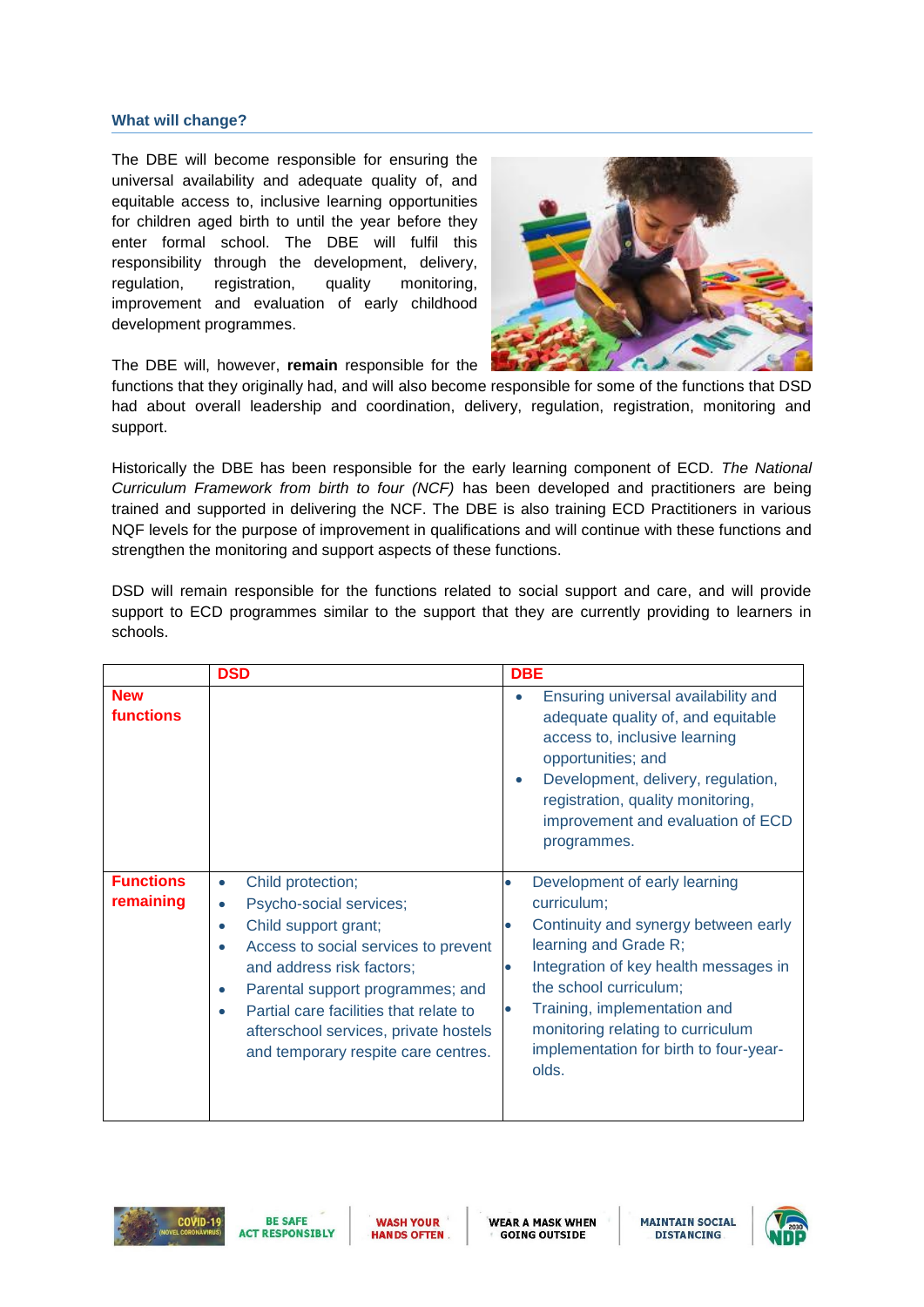In terms of the new functions, the DBE will take 2021/22 as a planning and preparation year. During this year, the different branches will be preparing to deliver these function, as well as prepare and develop the systems that are required for delivering the ECD function. An implementation plan is currently being developed and we will be workshopping these plans with the sector throughout the year.

## **When will this change?**

Although the Proclamations have been signed now, they will only take effect from 1 April 2022. Nothing will change until 1 April 2022.

# **Will the ECD Integrated Policy of 2015 remain applicable and in force?**

The ECD Integrated Policy of 2015 will remain applicable and in force until the DBE, through thorough consultative processes, has reviewed] the policy to ensure that the function shift is reflected in the policy. This will entail ensuring that the roles, responsibilities and functions reflected in the policy are aligned to the shift. What this will mean is that the DBE will need to become the lead Department in the Policy. The roles and responsibility shift between the DBE and DSD will also need to be reflected in the Policy. All changes that will be made to the Policy will follow the correct procedure and the sector will be thoroughly engaged on these changes.

# **What will happen with ECD practitioners' current employment arrangements?**

ECD practitioners are currently employed by ECD programmes and this will remain the case come 1 April 2022. The DBE will not become responsible for paying the salaries of ECD practitioners, this will still be the responsibility of the ECD programmes. ECD programmes will remain the employers of ECD practitioners after the ECD function shift. DBE will engage with providers to determine the options for supporting them to ensure quality outcomes for children.

# **What will the implications be for training and qualifications?**

The DBE is not expecting ECD practitioners to upskill themselves before 1 April 2022. We will be developing an ECD Human Resource Strategic Workforce Plan that will build onto the existing workforce. This plan will outline the qualifications that are available for ECD practitioners; the expectations in terms of competencies, skills and qualifications at different levels; flexible opportunities for training and development including recognition of prior learning; clear career paths and conditions of service. This plan will only come into effect in 2023 and will be thoroughly workshopped with the sector before it is adopted. This means that the ECD Qualifications of NQF Level 4 and NQF Level 5 are still relevant, and the Department would like to encourage those who are ECD practitioners to continue with their studies towards these qualifications.

# **What will this mean for the ownership of ECD programmes?**

Since the largest majority of ECD programmes are owned by non-governmental organisations, communities and private institution rather than the Department of Social Development, they will not be affected by the function shift. Rather, the DBE will become responsible to support, subsidise and regulate the programmes according to the specifications in Chapter 5 and Chapter 6 of the Children's Act.







**WASH YOUR HANDS OFTEN**  **WEAR A MASK WHEN GOING OUTSIDE** 

**MAINTAIN SOCIAL DISTANCING** 

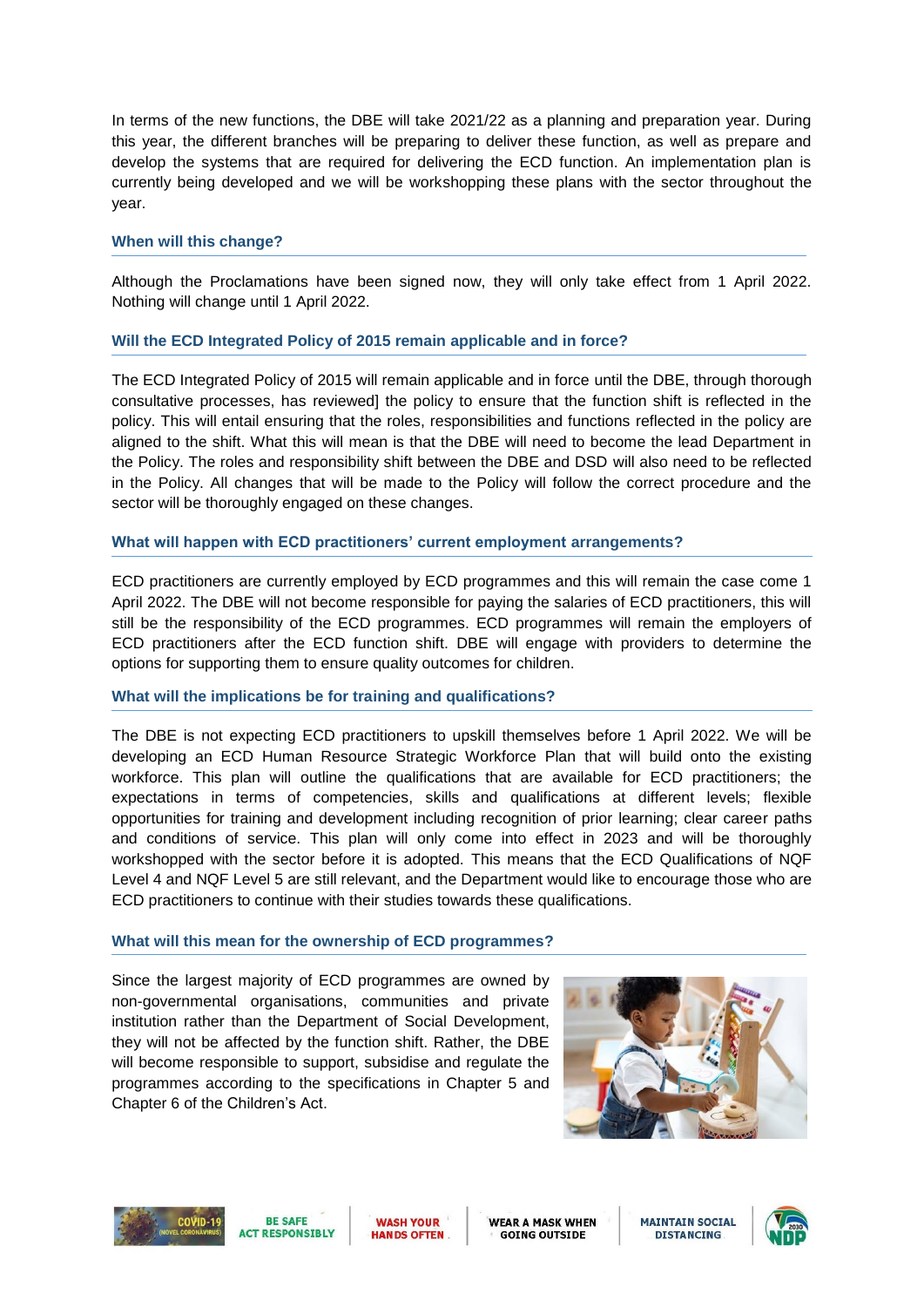#### **What will this mean for the registration of ECD programmes?**

In 2021, the legal teams in the provinces will work on the transfer of the Service Level Agreements between the Provincial Departments of Social Development and the ECD programmes. With this, they will determine the best way to transfer the registration status of currently registered programmes to ensure that ECD programmes that are currently registered with the DSD will remain registered with the DBE.



Nevertheless, the DBE recognises the complexities

around the registration process in the ECD sector. The registration of ECD facilities and programmes is regulated by the Children's Act and DBE will therefore need to implement these regulations until we have had the opportunity to make the required changes. The DBE is committed to investigating improvements to both the registration process and the registration regulations to ensure that there is a single-streamlined process that is standardised across the provinces.

#### **Will NPO registration be done through the DBE or DSD?**

The Department of Social Development will remain responsible for NPO registration and the function shift will not influence this process in any way.

#### **What will this mean for the subsidies that ECD programmes have been receiving?**

Come 1 April 2022, the DBE will become responsible for paying the subsidies exactly the same as how the DSD has been doing. Over the next two years, the DBE will, however, be reviewing the subsidy model to see whether it is the best way to be supporting ECD programmes. We recognise that the sector has been under-funded and we will be doing a baseline assessment this year to better understand how we can further increase support to the sector. Once we have a proposed funding model, we will be workshopping it extensively with the sector before rolling it out. This will likely only be in 2023.

#### **What are the implications regarding the Curriculum?**

The 2015 National Integrated ECD policy already specifies that the DBE is primarily responsible for the implementation of curriculum development, support and training, and the roll-out of the Reception Year (Grade R). The function shift will therefore not change our responsibility.

We want to strive to provide all children in South Africa with access to quality ECD programmes and this will rely particularly on the implementation of the National Curriculum Framework (NCF); *National Early Learning and Development Standards* (NELDS); the *National Integrated Early Childhood Development Policy* (ECD Policy) and *The Policy on Minimum Requirements for Programmes Leading to Qualifications in Higher Education for Early Childhood Development Educators.* 









**WEAR A MASK WHEN GOING OUTSIDE**